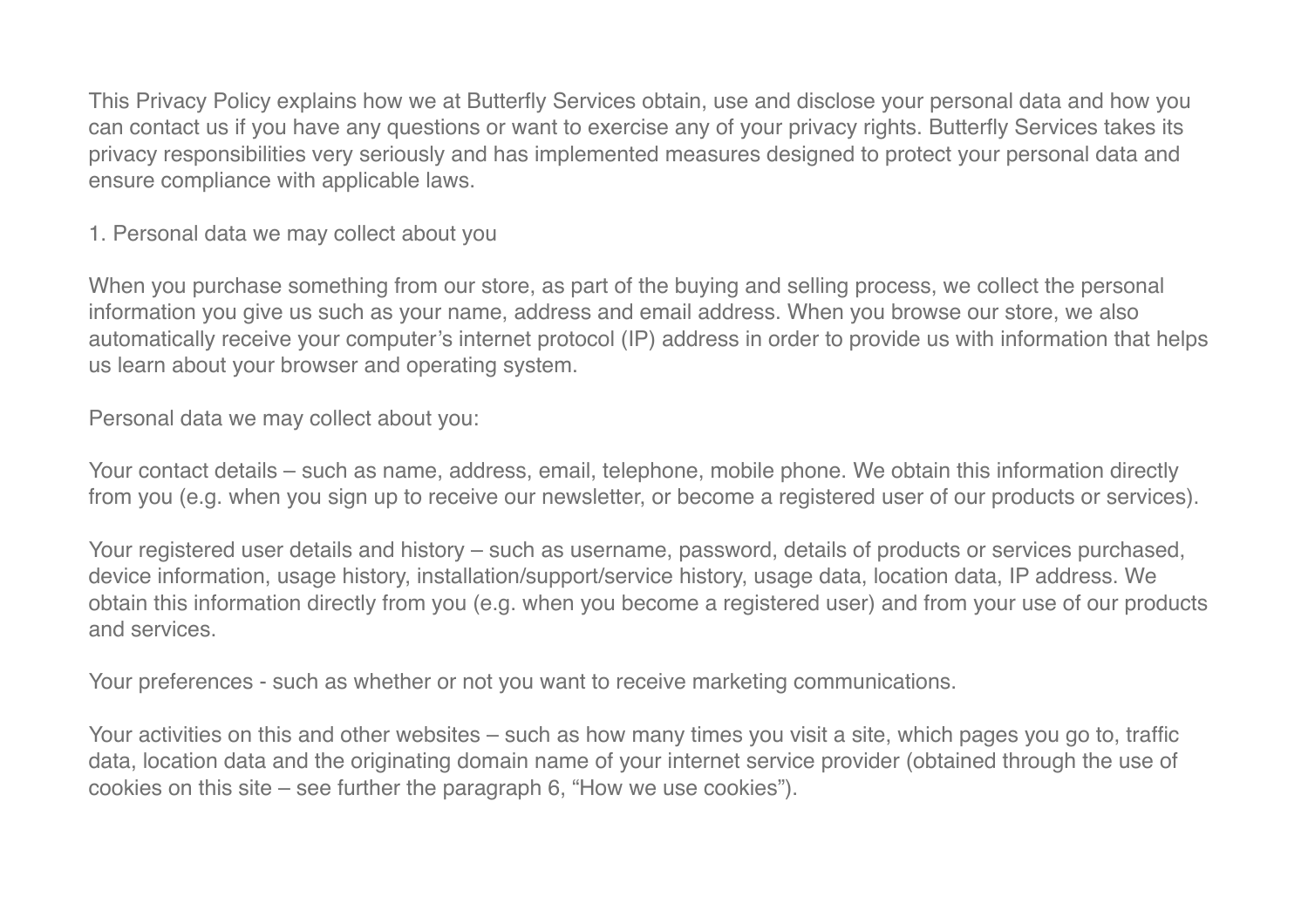2. Purposes for which we may use your personal data We may use your personal data for any of the following purposes:

providing products and services to you – including account administration and management, order fulfilment, facilitating with installation services, managing customer relations, billing and payment administration, fraud detection and prevention, providing customer support services, handling complaints and enquiries.

marketing and profiling – including managing our customers' preferences and carrying out market research, statistical analysis and behavioural analysis to help improve our products and services, tailor our marketing communications and enhance customer satisfaction.

## 3. Disclosures of your personal data

We may sometimes appoint third party service providers (such as those providing installation services (e.g. locksmiths), providers of hosting and software as a service, delivery and logistics companies, and third party electronic payments provider) to carry out services on our behalf. This may involve sharing your personal data with such providers in connection with those services. We will ensure your personal data is properly protected and only used by our providers in accordance with this Privacy Policy.

#### 4. How long we keep your personal data

We will normally keep your personal data for as long as you remain a customer of ours and thereafter for a period of seven years. If, after this point, we have not exchanged any communications, we will delete your data in accordance with our retention policy.

## 5. Legal basis for processing

Butterfly Services SAS is the controller of your personal data and responsible for complying with applicable data protection laws.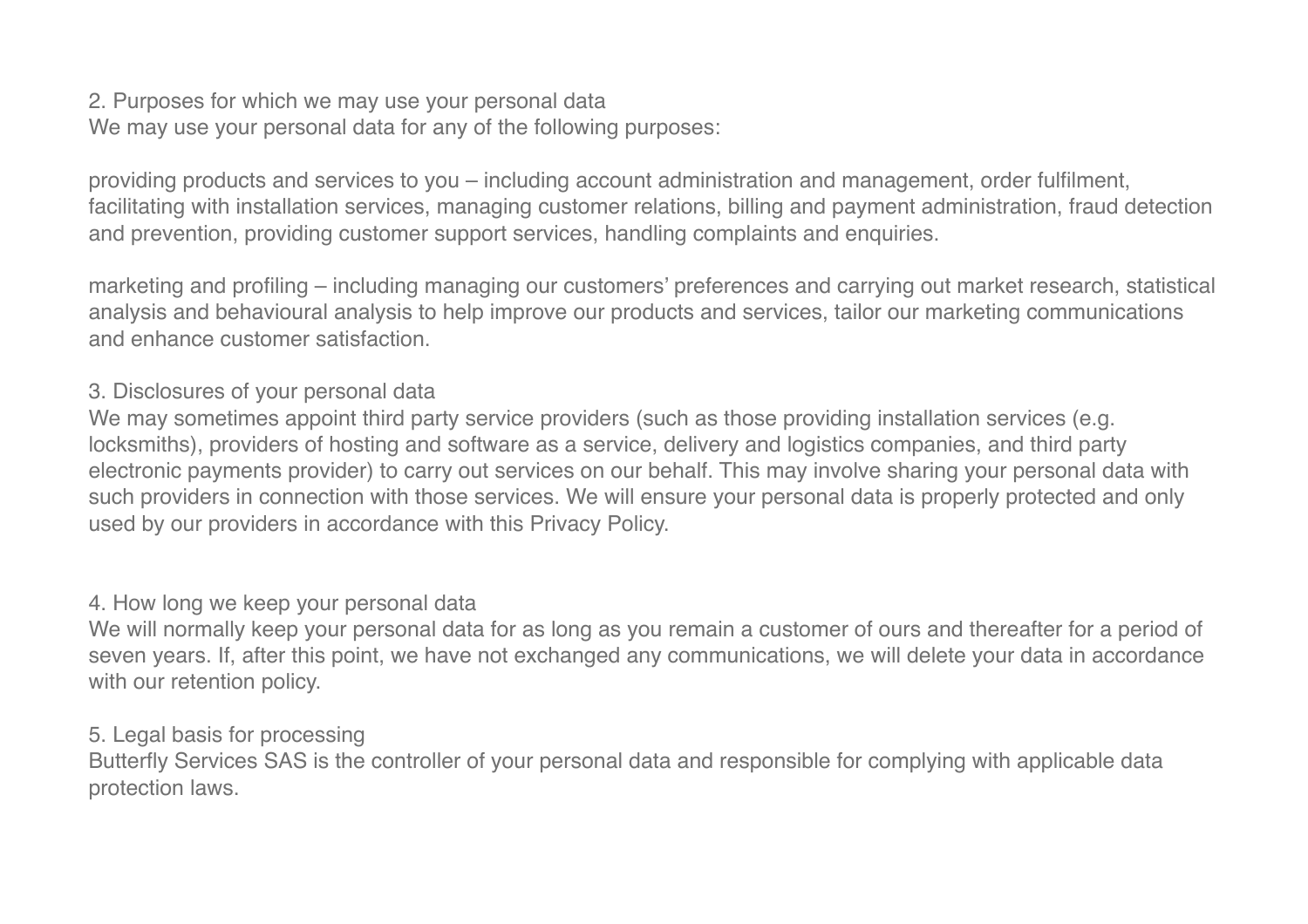Where we collect and use your personal data for the purposes described above, we do so on the legal basis that either (a) the collection and use is necessary for the performance of a contract between us, or (b) you have given your consent to such use, or (c) it is in our legitimate interests to use your data for these purposes and this does not cause you unwarranted hard or prejudice.

#### 6. How we use cookies

We use cookies when you visit our website. A cookie is a small text file which is placed onto your computer (or other electronic device) when you access our website.

We use the following types of cookies:

Site analytics cookies – these cookies allow us to measure and analyse how our customers use the site and to improve its functionality and your browsing experience

Targeting or advertising cookies – these cookies are used to deliver ads relevant to you. They also help us measures the effectiveness of our marketing campaigns.

We obtain your consent to the use cookies on this website via the cookie consent notice on our home page. If you use this website after the cookie consent notice has been displayed to you, we will take this as an indication that you consent to our use of cookies for the purposes described in this Privacy Policy.

# How to turn off cookies

If you do not want to accept cookies, you can change your browser settings so that cookies are not accepted. More information about cookies, including how to block, delete or disable them, can be found at AboutCookies.org.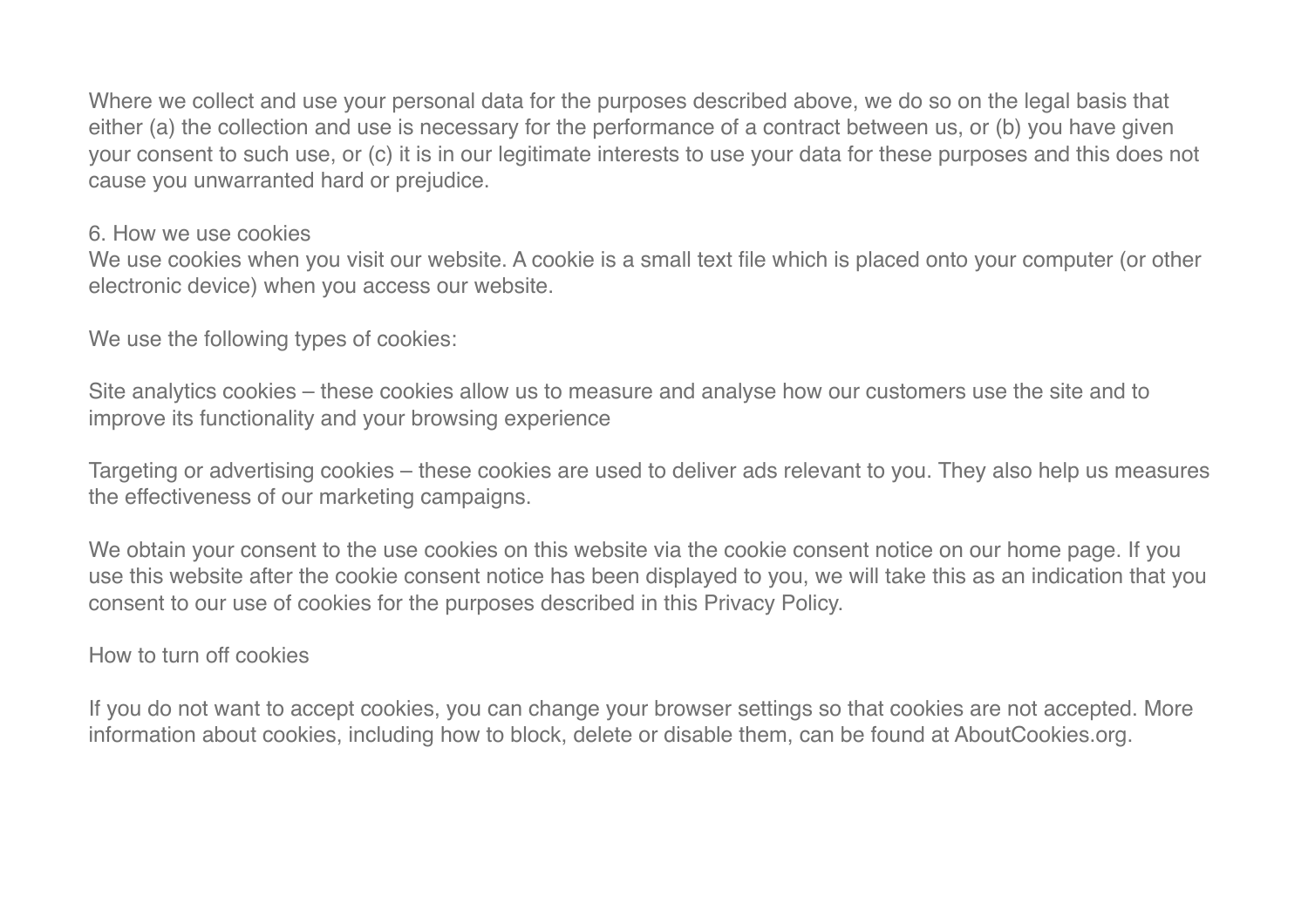# 7. Ecwid

Our store is hosted on WIX. They provide us with the online e-commerce platform that allows us to sell our products and services to you. Your data is stored through Ecwid data storage, databases and the general Ecwid application. They store your data on a secure server behind a firewall. We also use several Ecwid plugins who may have access to your data.

Payment:

Payment processing is performed by Stripe or by PayPal. It is encrypted through the Payment Card Industry Data Security Standard (PCI-DSS). Your purchase transaction data is stored only as long as is necessary to complete your purchase transaction. After that is complete, your purchase transaction information is deleted. All direct payment gateways adhere to the standards set by PCI-DSS as managed by the PCI Security Standards Council, which is a joint effort of brands like Visa, MasterCard, American Express and Discover. PCI-DSS requirements help ensure the secure handling of credit card information by our store and its service providers.

Fulfilment services:

Your order may be fulfilled by a 3rd party logistics company. We use Amazon. Both providers have their own privacy policy.

CRM, Accounting & Shipping:

Your data may also be stored in our CRM, accounting and shipping software. We use MEG France for accounting and DPD France, DHL France and TNT France for shipping. Please refer to each company for details of their Privacy policy. We also use Mailchimp to manage customer lists. We do not store customer information on spreadsheets.

# 8. Marketing

If you provide us with your details and ask us to notify you of products and services that may be of interest to you, or sign up to a newsletter, or participate in any other promotional event, you consent to our contacting you by email, telephone, SMS and/or post for these purposes.

Similarly, when you become a registered user of our products and services, we make sure you are kept up to date with product and service related communications, including our newsletter.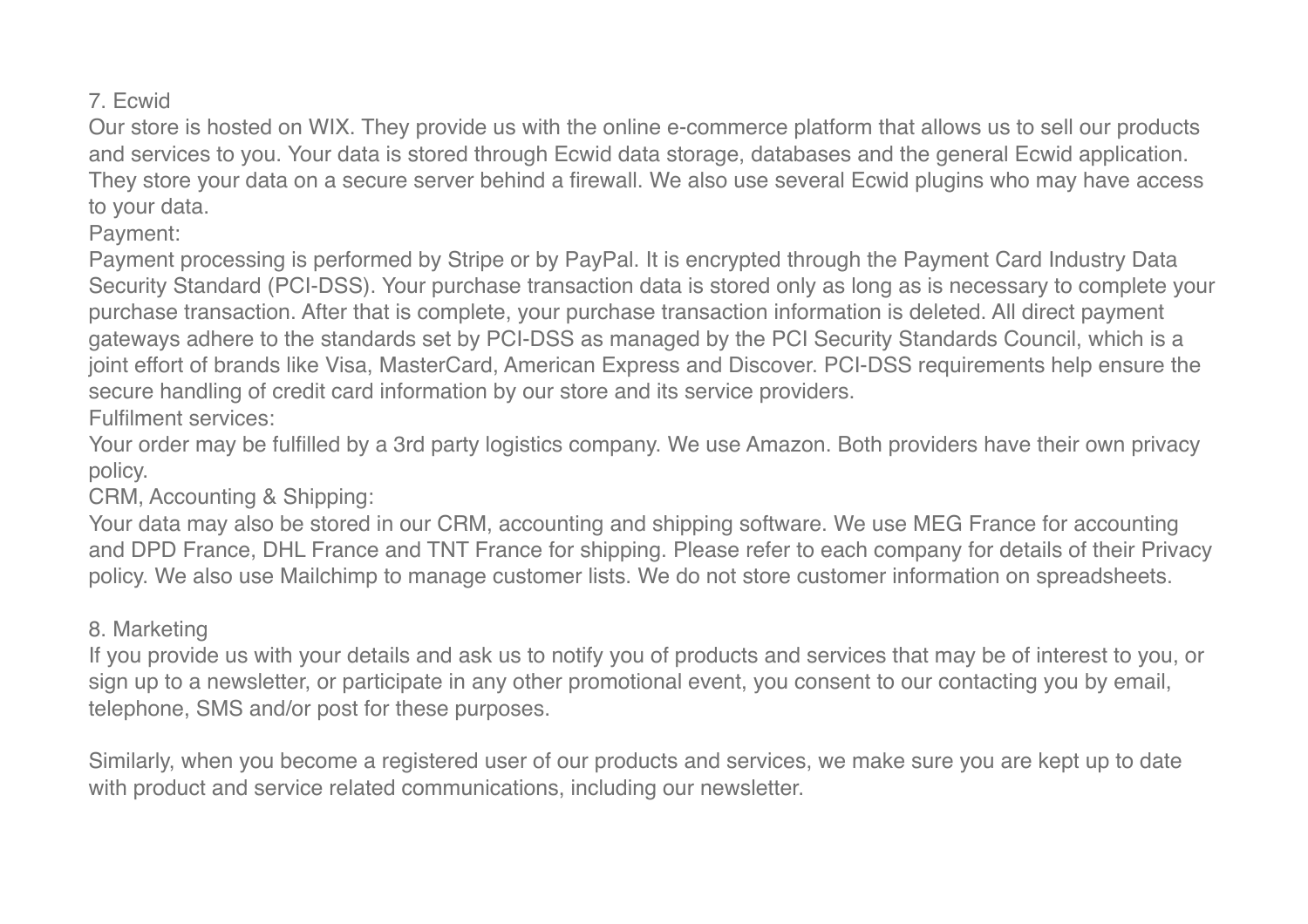In either case, you can opt out of receiving these messages at any time, including by clicking on the unsubscribe link included in our emails. This is managed by Mailchimp.

9. Your rights You have the right to:

access your personal data – you have the right to receive a copy of the personal data we hold about you. We will require the request to be in writing, accompanied by proof of identity. This will ensure we only provide data to the correct person

withdraw your consent to direct marketing – you can exercise your right to withdraw consent to marketing at any time by contacting us or by clicking on the unsubscribe link in an email we have sent you

rectification – if you think any of the personal data we hold about you is inaccurate, you can ask us to correct it. Simply contact us and include your name, address and/or email address to help us ensure we accept amendments only from the correct person

restriction – in limited circumstances you may be able to require us to restrict our processing of your personal data. For example, if you consider what we hold is inaccurate and we disagree, the processing may be restricted until the accuracy has been verified

erasure – where we have no lawful basis for holding onto your personal data you are may ask us to delete it

portability – in limited circumstances you may be entitled to have the personal data you have provided to us sent electronically to you for you to provide to another organisation.

complain to the Data Commissioner's Office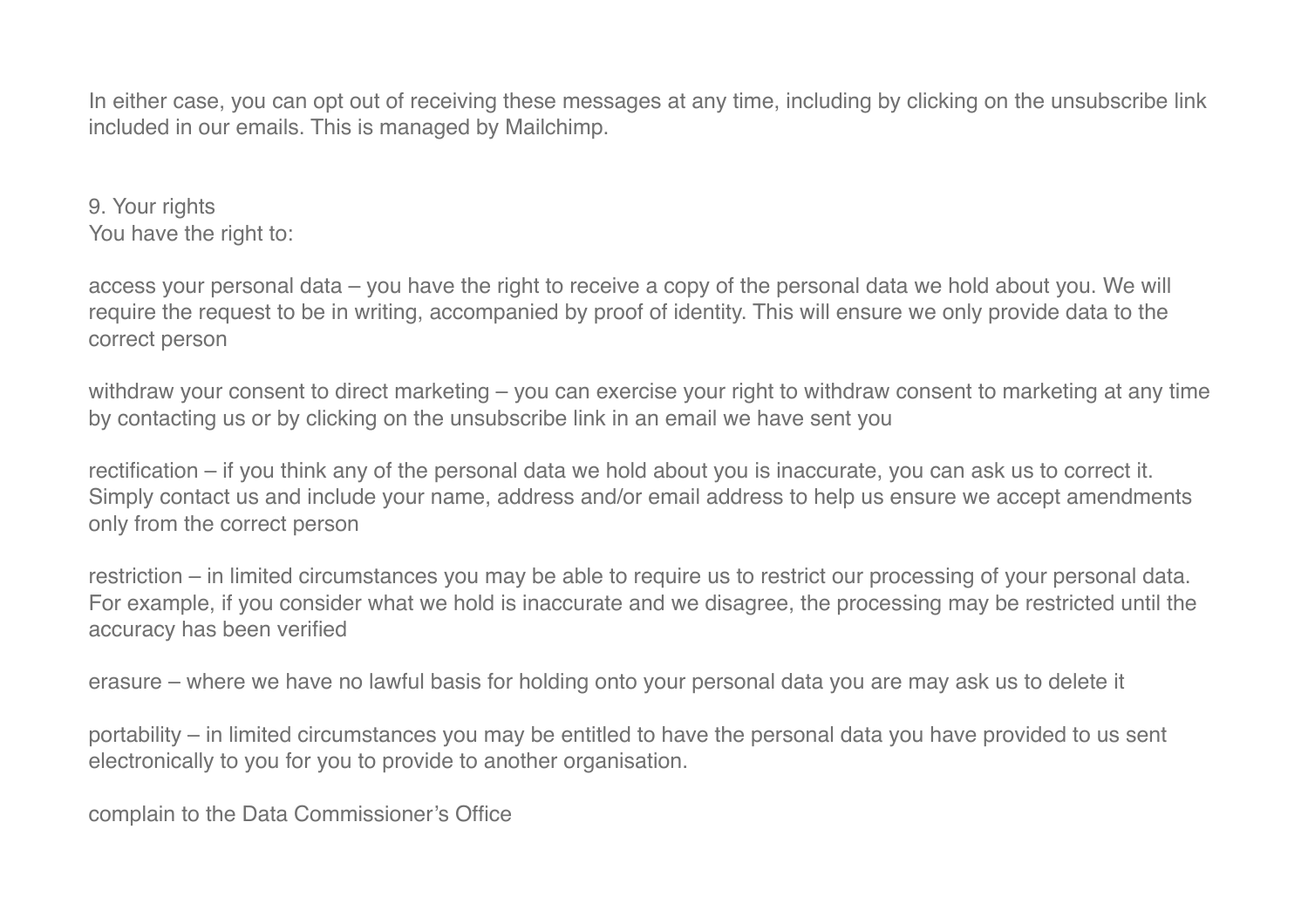#### 10. Security

We take the security of personal data very seriously. We employ security technology, including firewalls and encryption to safeguard personal data and have procedures in place to ensure that our paper and computer systems and databases are protected against unauthorised disclosure, use, loss and damage.

Personal data on our systems is only accessible by appropriately trained staff who need to access your personal data as part of their job. All access is tracked through individual login credentials and audit trails.

We only use third party service providers where we are satisfied that the security they provide for your personal data is at least as protective as the security we use ourselves.

### 11. Transfers of your data out of the EU

We do not regularly transfer personal data outside of the France or the European Economic Area (EEA). However, transfers may be made to our third party service providers (such as software as a service vendors and providers of delivery and logistics services) that are located outside the EEA. Where we transfer data out of the EEA, we will take proper steps to ensure that it is protected in accordance with this Privacy Policy and applicable privacy laws.

## 13. Links to other websites

Please note, this website contains links to other websites that are not controlled by us. These links are provided for your convenience. We are only responsible for our privacy practices and our security. We recommend you check the privacy policies for any other websites that you visit.

# 14. Changes to this Privacy Policy

Privacy laws and practice are constantly developing and we aim to meet industry standards. Our policies and procedures are, therefore, under regular review. We may, from time to time, update our security and privacy policies. We will ensure our website has our most up to date Privacy Policy and suggest check this page periodically to review